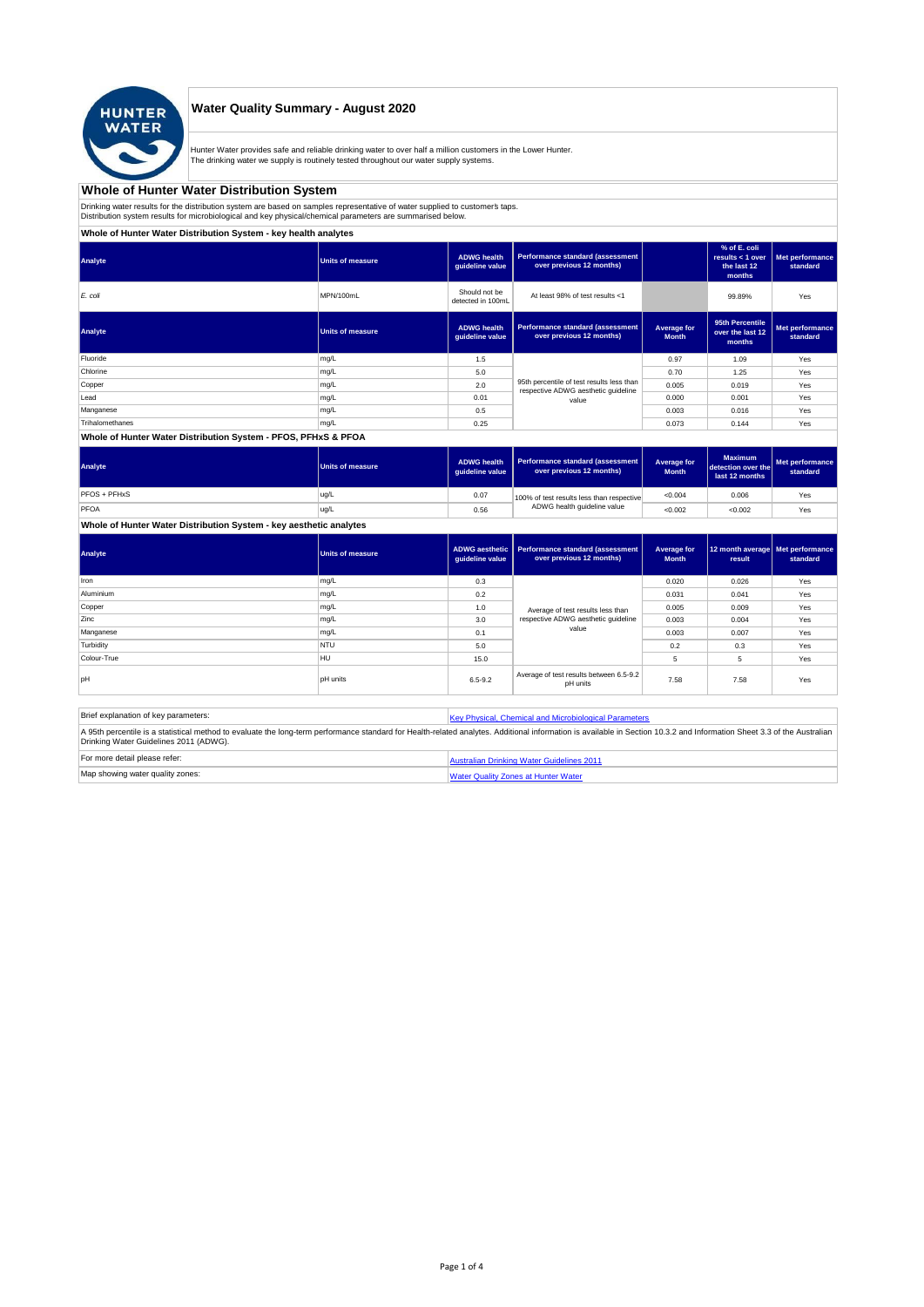# **Water Quality Zones**

| Anna Bay and Nelson Bay Zone - key health analytes |                         |                                       |                                                                                  |                             |                                                           |                             |
|----------------------------------------------------|-------------------------|---------------------------------------|----------------------------------------------------------------------------------|-----------------------------|-----------------------------------------------------------|-----------------------------|
| Analyte                                            | <b>Units of measure</b> | <b>ADWG health</b><br>guideline value | Performance standard (assessment<br>over previous 12 months)                     |                             | % of E. coli<br>results < 1 over<br>the last 12<br>months | Met performance<br>standard |
| E. coli                                            | MPN/100mL               | Should not be<br>detected in 100mL    | At least 98% of test results <1                                                  |                             | 100.00%                                                   | Yes                         |
| Analyte                                            | <b>Units of measure</b> | <b>ADWG health</b><br>guideline value | Performance standard (assessment<br>over previous 12 months)                     | Average for<br><b>Month</b> | 95th Percentile<br>over the last 12<br>months             | Met performance<br>standard |
| Fluoride                                           | mg/L                    | 1.5                                   |                                                                                  | 1.05                        | 1.09                                                      | Yes                         |
| Chlorine                                           | mg/L                    | 5.0                                   |                                                                                  | 0.47                        | 1.49                                                      | Yes                         |
| Copper                                             | mg/L                    | 2.0                                   | 95th percentile of test results less than<br>respective ADWG aesthetic quideline | 0.005                       | 0.012                                                     | Yes                         |
| Lead                                               | mg/L                    | 0.01                                  | value                                                                            | 0.000                       | 0.000                                                     | Yes                         |
| Manganese                                          | mg/L                    | 0.5                                   |                                                                                  | 0.003                       | 0.018                                                     | Yes                         |
| Trihalomethanes                                    | mg/L                    | 0.25                                  |                                                                                  | 0.065                       | 0.100                                                     | Yes                         |

**Anna Bay and Nelson Bay Zone - PFOS, PFHxS & PFOA**

| Analyte      | Units of measure | <b>ADWG health</b><br>quideline value | Performance standard (assessment<br>over previous 12 months) | <b>Average for</b><br><b>Month</b> | <b>Maximum</b><br>detection over the<br>last 12 months | Met performance<br>standard |
|--------------|------------------|---------------------------------------|--------------------------------------------------------------|------------------------------------|--------------------------------------------------------|-----------------------------|
| PFOS + PFHxS | ug/L             | 0.07                                  | 100% of test results less than respective                    | < 0.004                            | < 0.004                                                | Yes                         |
| PFOA         | ug/L             | 0.56                                  | ADWG health guideline value                                  | < 0.002                            | < 0.002                                                | Yes                         |

**Anna Bay and Nelson Bay Zone - key aesthetic analytes**

| Analyte     | Units of measure | guideline value | ADWG aesthetic   Performance standard (assessment<br>over previous 12 months) | Average for<br><b>Month</b> | 12 month average   Met performance<br>result | standard |
|-------------|------------------|-----------------|-------------------------------------------------------------------------------|-----------------------------|----------------------------------------------|----------|
| Iron        | mg/L             | 0.3             |                                                                               | 0.018                       | 0.033                                        | Yes      |
| Aluminium   | mg/L             | 0.2             |                                                                               | 0.029                       | 0.039                                        | Yes      |
| Copper      | mg/L             | 1.0             |                                                                               | 0.005                       | 0.007                                        | Yes      |
| Zinc        | mg/L             | 3.0             | Average of test results less than<br>respective ADWG aesthetic quideline      | 0.003                       | 0.004                                        | Yes      |
| Manganese   | mg/L             | 0.1             | value                                                                         | 0.003                       | 0.008                                        | Yes      |
| Turbidity   | <b>NTU</b>       | 5.0             |                                                                               | 0.2                         | 0.3                                          | Yes      |
| Colour-True | <b>HU</b>        | 15.0            |                                                                               |                             | 5                                            | Yes      |
| pH          | <b>pH</b> units  | $6.5 - 9.2$     | Average of test results between 6.5-9.2<br>pH units                           | 7.51                        | 7.48                                         | Yes      |

**Chichester Zone - key health analytes**

| Analyte         | <b>Units of measure</b> | <b>ADWG health</b><br>guideline value | Performance standard (assessment<br>over previous 12 months)                     |                             | % of E. coli<br>results $<$ 1 over<br>the last 12<br>months | Met performance<br>standard |
|-----------------|-------------------------|---------------------------------------|----------------------------------------------------------------------------------|-----------------------------|-------------------------------------------------------------|-----------------------------|
| E. coli         | MPN/100mL               | Should not be<br>detected in 100mL    | At least 98% of test results <1                                                  |                             | 99.57%                                                      | Yes                         |
| Analyte         | <b>Units of measure</b> | <b>ADWG health</b><br>guideline value | Performance standard (assessment<br>over previous 12 months)                     | Average for<br><b>Month</b> | 95th Percentile<br>over the last 12<br>months               | Met performance<br>standard |
| Fluoride        | mg/L                    | 1.5                                   |                                                                                  | 0.92                        | 0.97                                                        | Yes                         |
| Chlorine        | mg/L                    | 5.0                                   |                                                                                  | 0.86                        | 1.18                                                        | Yes                         |
| Copper          | mg/L                    | 2.0                                   | 95th percentile of test results less than<br>respective ADWG aesthetic quideline | 0.005                       | 0.015                                                       | Yes                         |
| Lead            | mg/L                    | 0.01                                  | value                                                                            | 0.000                       | 0.001                                                       | Yes                         |
| Manganese       | mg/L                    | 0.5                                   |                                                                                  | 0.002                       | 0.013                                                       | Yes                         |
| Trihalomethanes | mg/L                    | 0.25                                  |                                                                                  | 0.091                       | 0.130                                                       | Yes                         |

**Chichester Zone - PFOS, PFHxS & PFOA**

| Analyte      | Units of measure | ADWG health<br>guideline value | Performance standard (assessment<br>over previous 12 months) | Average for<br><b>Month</b> | <b>Maximum</b><br>detection over the<br>last 12 months | Met performance<br>standard |
|--------------|------------------|--------------------------------|--------------------------------------------------------------|-----------------------------|--------------------------------------------------------|-----------------------------|
| PFOS + PFHxS | ug/L             | 0.07                           | 100% of test results less than respective                    | < 0.004                     | 0.004                                                  | Yes                         |
| PFOA         | ug/L             | 0.56                           | ADWG health guideline value                                  | < 0.002                     | < 0.002                                                | Yes                         |

**Chichester Zone - key aesthetic analytes**

| Analyte     | <b>Units of measure</b> | guideline value | ADWG aesthetic   Performance standard (assessment<br>over previous 12 months) | Average for<br><b>Month</b> | 12 month average   Met performance<br>result | standard |
|-------------|-------------------------|-----------------|-------------------------------------------------------------------------------|-----------------------------|----------------------------------------------|----------|
| Iron        | mg/L                    | 0.3             |                                                                               | 0.021                       | 0.023                                        | Yes      |
| Aluminium   | mg/L                    | 0.2             |                                                                               | 0.039                       | 0.049                                        | Yes      |
| Copper      | mg/L                    | 1.0             | Average of test results less than                                             | 0.005                       | 0.008                                        | Yes      |
| Zinc        | mg/L                    | 3.0             | respective ADWG aesthetic quideline                                           | 0.004                       | 0.003                                        | Yes      |
| Manganese   | mg/L                    | 0.1             | value                                                                         | 0.002                       | 0.005                                        | Yes      |
| Turbidity   | <b>NTU</b>              | 5.0             |                                                                               | 0.3                         | 0.3                                          | Yes      |
| Colour-True | <b>HU</b>               | 15.0            |                                                                               | 5                           | 5                                            | Yes      |
| pH          | <b>DH</b> units         | $6.5 - 9.2$     | Average of test results between 6.5-9.2<br>pH units                           | 7.64                        | 7.67                                         | Yes      |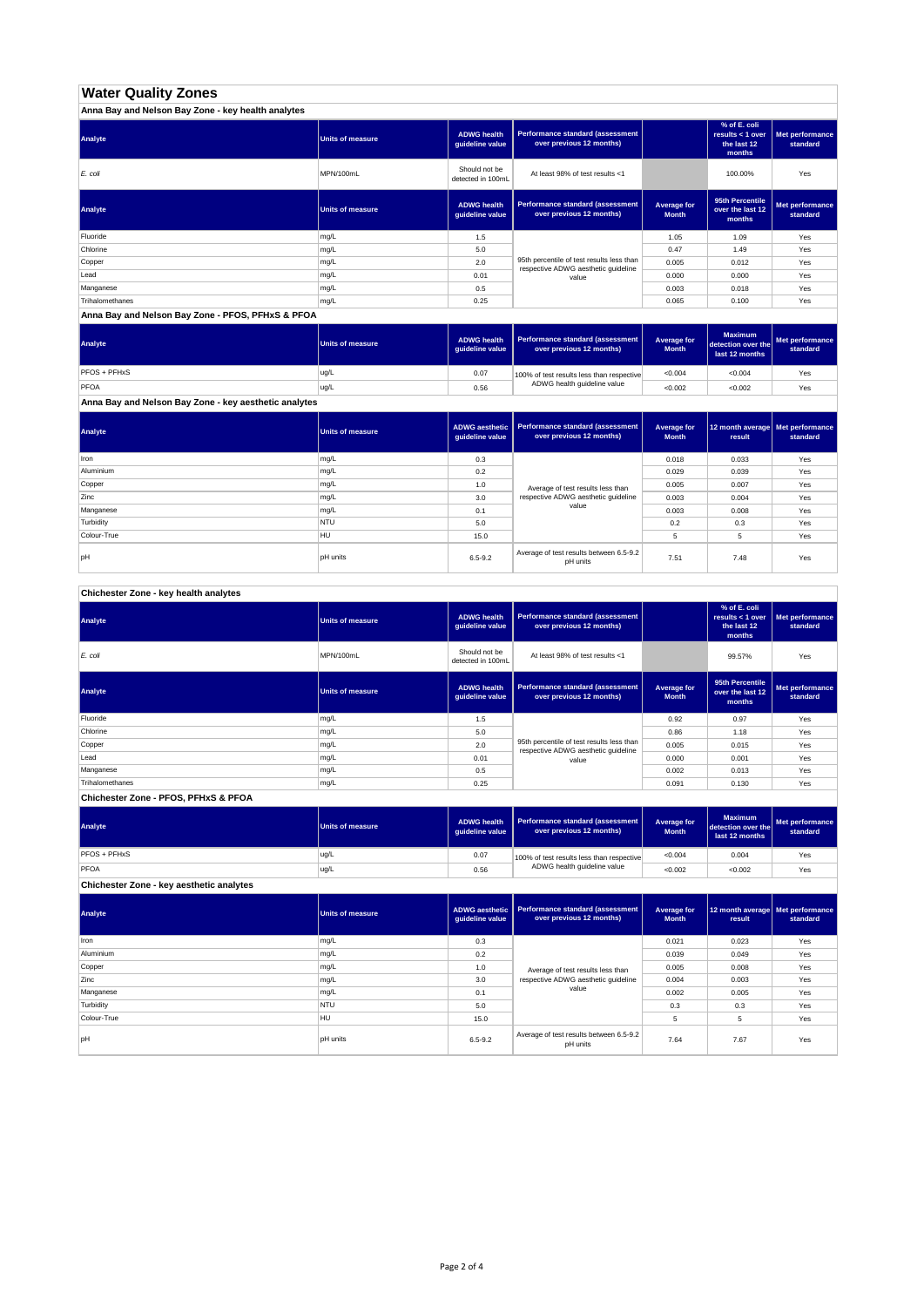| Grahamstown Zone - key health analytes |                         |                                       |                                                                                  |                             |                                                           |                             |
|----------------------------------------|-------------------------|---------------------------------------|----------------------------------------------------------------------------------|-----------------------------|-----------------------------------------------------------|-----------------------------|
| Analyte                                | <b>Units of measure</b> | <b>ADWG health</b><br>guideline value | Performance standard (assessment<br>over previous 12 months)                     |                             | % of E. coli<br>results < 1 over<br>the last 12<br>months | Met performance<br>standard |
| E. coli                                | MPN/100mL               | Should not be<br>detected in 100mL    | At least 98% of test results <1                                                  |                             | 100.00%                                                   | Yes                         |
| Analyte                                | <b>Units of measure</b> | <b>ADWG health</b><br>guideline value | Performance standard (assessment<br>over previous 12 months)                     | Average for<br><b>Month</b> | 95th Percentile<br>over the last 12<br>months             | Met performance<br>standard |
| Fluoride                               | mg/L                    | 1.5                                   |                                                                                  | 0.98                        | 1.10                                                      | Yes                         |
| Chlorine                               | mg/L                    | 5.0                                   |                                                                                  | 0.65                        | 1.25                                                      | Yes                         |
| Copper                                 | mg/L                    | 2.0                                   | 95th percentile of test results less than<br>respective ADWG aesthetic quideline | 0.003                       | 0.023                                                     | Yes                         |
| Lead                                   | mg/L                    | 0.01                                  | value                                                                            | 0.000                       | 0.002                                                     | Yes                         |
| Manganese                              | mg/L                    | 0.5                                   |                                                                                  | 0.003                       | 0.017                                                     | Yes                         |
| Trihalomethanes                        | mg/L                    | 0.25                                  |                                                                                  | 0.070                       | 0.133                                                     | Yes                         |
| Grahamstown Zone - PFOS, PFHxS & PFOA  |                         |                                       |                                                                                  |                             |                                                           |                             |

| Analyte      | Units of measure | <b>ADWG health</b><br>quideline value | Performance standard (assessment<br>over previous 12 months) | Average for<br><b>Month</b> | <b>Maximum</b><br>detection over the<br>last 12 months | <b>Met performance</b><br>standard |
|--------------|------------------|---------------------------------------|--------------------------------------------------------------|-----------------------------|--------------------------------------------------------|------------------------------------|
| PFOS + PFHxS | ug/L             | 0.07                                  | 100% of test results less than respective                    | < 0.004                     | 0.004                                                  | Yes                                |
| PFOA         | ug/L             | 0.56                                  | ADWG health guideline value                                  | < 0.002                     | < 0.002                                                | Yes                                |

**Grahamstown Zone - key aesthetic analytes**

| Analyte     | Units of measure | guideline value | ADWG aesthetic   Performance standard (assessment<br>over previous 12 months)   | Average for<br><b>Month</b> | 12 month average   Met performance<br>result | standard |
|-------------|------------------|-----------------|---------------------------------------------------------------------------------|-----------------------------|----------------------------------------------|----------|
| Iron        | mg/L             | 0.3             |                                                                                 | 0.020                       | 0.027                                        | Yes      |
| Aluminium   | mg/L             | 0.2             |                                                                                 | 0.036                       | 0.040                                        | Yes      |
| Copper      | mg/L             | 1.0             | Average of test results less than<br>respective ADWG aesthetic quideline<br>3.0 |                             | 0.010                                        | Yes      |
| Zinc        | mg/L             |                 |                                                                                 |                             | 0.004                                        | Yes      |
| Manganese   | mg/L             | 0.1             | value                                                                           | 0.003                       | 0.009                                        | Yes      |
| Turbidity   | <b>NTU</b>       | 5.0             |                                                                                 | 0.2                         | 0.3                                          | Yes      |
| Colour-True | <b>HU</b>        | 15.0            |                                                                                 | 5                           | 5                                            | Yes      |
| pH          | <b>pH</b> units  | $6.5 - 9.2$     | Average of test results between 6.5-9.2<br>pH units                             | 7.53                        | 7.54                                         | Yes      |

| Gresford Zone - key health analytes |  |
|-------------------------------------|--|
|                                     |  |

| Analyte                                | <b>Units of measure</b> | <b>ADWG</b> health<br>guideline value                                                            | Performance standard (assessment<br>over previous 12 months)                      |                                    | % of E. coli<br>results < $1$ over<br>the last 12<br>months | Met performance<br>standard |
|----------------------------------------|-------------------------|--------------------------------------------------------------------------------------------------|-----------------------------------------------------------------------------------|------------------------------------|-------------------------------------------------------------|-----------------------------|
| $E$ . coli                             | MPN/100mL               | Should not be<br>detected in 100mL                                                               | At least 98% of test results <1                                                   |                                    | 100.00%                                                     | Yes                         |
| Analyte                                | <b>Units of measure</b> | <b>ADWG</b> health<br>guideline value                                                            | Performance standard (assessment<br>over previous 12 months)                      | <b>Average for</b><br><b>Month</b> |                                                             | Met performance<br>standard |
| Chlorine                               | mg/L                    | 95th percentile of test results less than<br>respective ADWG aesthetic quideline<br>5.0<br>value |                                                                                   | 0.96                               | 1.38                                                        | Yes                         |
| Gresford Zone - PFOS, PFHxS & PFOA     |                         |                                                                                                  |                                                                                   |                                    |                                                             |                             |
| Analyte                                | <b>Units of measure</b> | <b>ADWG</b> health<br>guideline value                                                            | Performance standard (assessment<br>over previous 12 months)                      | Average for<br>Month #             | <b>Maximum</b><br>detection over the<br>last 12 months      | Met performance<br>standard |
| PFOS + PFHxS                           | ug/L                    | 0.07                                                                                             | 100% of test results less than respective                                         | < 0.004                            | < 0.004                                                     | Yes                         |
| PFOA                                   | ug/L                    | 0.56                                                                                             | ADWG health guideline value                                                       | < 0.002                            | < 0.002                                                     | Yes                         |
| Gresford Zone - key aesthetic analytes |                         |                                                                                                  |                                                                                   |                                    |                                                             |                             |
| Analyte                                | <b>Units of measure</b> | <b>ADWG</b> aesthetic<br>guideline value                                                         | Performance standard (assessment<br>over previous 12 months)                      | <b>Average for</b><br><b>Month</b> | 12 month average<br>result                                  | Met performance<br>standard |
| Turbidity                              | <b>NTU</b>              | 5.0                                                                                              | Average of test results less than<br>respective ADWG aesthetic quideline<br>value |                                    | 0.2                                                         | Yes                         |
| <b>bH</b>                              | <b>pH</b> units         | Average of test results between 6.5-9.2<br>6.5-9.2<br>pH units                                   |                                                                                   | 8.14                               | 8.01                                                        | Yes                         |